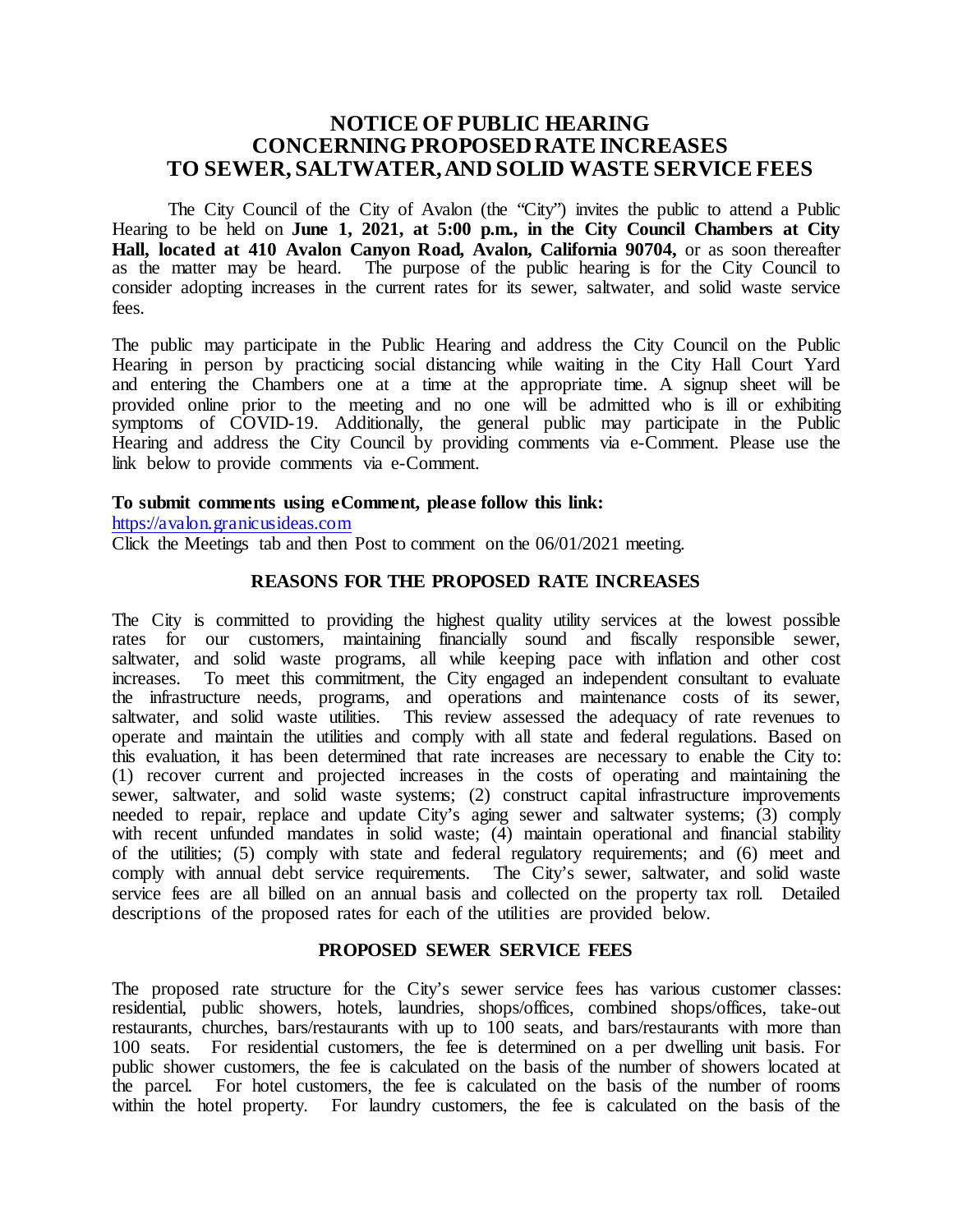number of washing machines/units located at the property. For combined shops/offices, the fee is calculated on a per 1,000 square foot basis, with a 1,000 square foot minimum, rounded down in 500 square foot increments above 1,000 square feet. For all other non-residential customers, the fee is a flat, fixed charge per account basis. Within each customer class, the sewer service fee to be imposed is calculated to proportionately allocate the cost of providing sewer services to each parcel based on the estimated amount of wastewater discharged. If adopted, the proposed rates will be in effect beginning July 1, 2021, and will be increased each July 1 thereafter through, and including, July 1, 2025. The current and proposed rates and the annual increases in the rates resulting from the proposed rates for the sewer service fees are as set forth in the table below.

| CURRENT AND PROPOSED ANNUAL RATES FOR SEWER SERVICE FEES |                |          |          |            |            |            |
|----------------------------------------------------------|----------------|----------|----------|------------|------------|------------|
| <b>Customer Class</b>                                    | <b>Current</b> | 7/1/2021 | 7/1/2022 | 7/1/2023   | 7/1/2024   | 7/1/2025   |
| Residential (\$/Dwelling Unit)                           | \$873.00       | \$934.10 | \$999.50 | \$1,034.50 | \$1,065.55 | \$1,097.50 |
| <b>Public Showers (\$/Shower)</b>                        | 289.80         | 310.10   | 331.80   | 343.40     | 353.70     | 364.30     |
| Hotels (\$/Room)                                         | 480.15         | 513.75   | 549.70   | 568.95     | 586.05     | 603.60     |
| Laundries (\$/Wash Unit)                                 | 1.178.55       | 1.261.05 | 1.349.30 | 1,396.55   | 1,438.50   | 1,481.60   |
| Shops/Offices (\$/Acct.)                                 | 873.00         | 934.10   | 999.50   | 1,034.50   | 1,065.55   | 1,097.50   |
| Combined Shops/Offices (\$/1,000 sq. ft.)                | 558.70         | 597.80   | 639.65   | 662.05     | 681.95     | 702.35     |
| Take-out Restaurants (\$/Acct.)                          | 1,325.20       | 1.417.95 | 1.517.20 | 1,570.35   | 1,617.50   | 1,666.00   |
| Churches (\$/Acct.)                                      | 1.764.90       | 1.888.40 | 2,020.65 | 2,091.40   | 2,154.15   | 2,218.75   |
| Bars / Restaurants (up to 100) (\$/Acct.)                | 2,624.95       | 2,808.65 | 3,005.30 | 3,110.55   | 3,203.90   | 3,300.00   |
| Bars / Restaurants $(>100)$ (\$/Acct.)                   | 3.925.05       | 4.199.75 | 4.493.80 | 4.651.15   | 4.790.75   | 4.934.40   |

#### **PROPOSED SALTWATER SERVICE FEES**

The rate structure for the City's saltwater service fees has 3 customer classes: residential, hotel, and commercial customers. For residential customers, the amount of the fee to be imposed is determined on a per dwelling unit basis. The proposed fees for hotel and commercial customers are determined on the basis of the number of toilets and urinals within the hotel or commercial property. Within each customer class, the amount of the saltwater service fees to be imposed are calculated to proportionately allocate the cost of providing saltwater services to each parcel based on the estimated amount of saltwater used. If adopted, the proposed rates will be in effect beginning July 1, 2021, and will be increased each July 1 thereafter through, and including, July 1, 2025. The current and proposed rates for the saltwater service fees are as set forth in the table below.

|                                                                   | CURRENT AND PROPOSED ANNUAL RATES FOR SALTWATER SERVICE FEES |          |          |          |          |          |  |
|-------------------------------------------------------------------|--------------------------------------------------------------|----------|----------|----------|----------|----------|--|
| <b>Customer Class</b>                                             | Current                                                      | 7/1/2021 | 7/1/2022 | 7/1/2023 | 7/1/2024 | 7/1/2025 |  |
| <b>Residential</b> $(\frac{S}{Dw}$ <i>elling unit</i> )           | \$265.60                                                     | \$272.30 | \$279.10 | \$286.10 | \$293.25 | \$300.60 |  |
| <b>Commercial</b> $(\frac{8}{\text{Toilet}} \& U\text{final})$    | \$265.60                                                     | \$272.30 | \$279.10 | \$286.10 | \$293.25 | \$300.60 |  |
| <b>Hotel</b> $(\frac{8}{\sqrt{10}})$ ( <i>S</i> /Toilet & Urinal) | \$146.10                                                     | \$149.75 | \$153.50 | \$157.35 | \$161.30 | \$165.35 |  |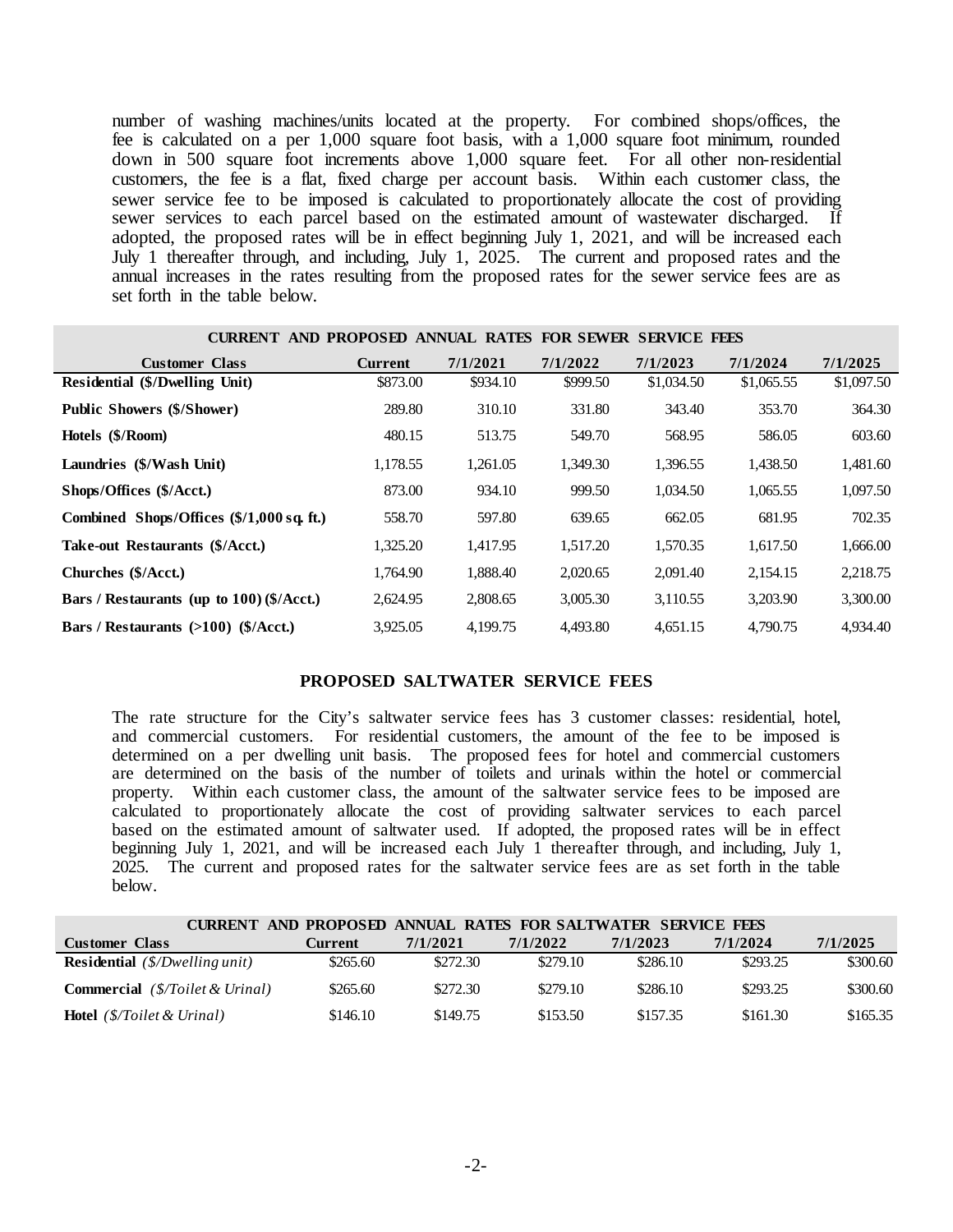#### **PROPOSED SOLID WASTE SERVICE FEES**

The proposed rate structure for the City's solid waste service fees has 10 customer classes: residential, residential with more than 10 dwelling units, hotels, gathering spaces (which include churches, public showers, schools, and the casino building), shops/offices (which include hospitals), grocers, restaurants with up to 100 seats, restaurants with more than 100 seats, and take out restaurants. For residential customers, the amount of the fee to be imposed is For residential customers, the amount of the fee to be imposed is determined on a per dwelling unit basis; however, residential properties with 10 or more dwelling units are billed at a different rate per dwelling unit to reflect the shared solid waste facilities of these customers. The amount of the fee imposed on hotel customers is determined on the basis of the number of rooms within the hotel property. The amount of the fees imposed on gathering spaces, shops/offices, and grocers is determined on a square footage basis. The amount of the fees imposed on restaurants is determined on an account basis. Restaurants are also required to pay an additional grease disposal charge which is imposed on a per gallon basis. Within each customer class, the amount of the solid waste service fees to be imposed are calculated to proportionately allocate the cost of providing solid waste services for each parcel based on the estimated amount of solid waste generated. If adopted, the proposed rates will be in effect beginning July 1, 2021, and will be increased each July 1 thereafter through, and including, July 1, 2025. The current and proposed rates are as set forth in the table below.

| CURRENT AND PROPOSED ANNUAL SOLID WASTE SERVICE FEES      |                |          |           |           |           |           |  |
|-----------------------------------------------------------|----------------|----------|-----------|-----------|-----------|-----------|--|
| <b>Customer Class</b>                                     | <b>Current</b> | 7/1/2021 | 7/1/2022  | 7/1/2023  | 7/1/2024  | 7/1/2025  |  |
| <b>Residential</b> $(\frac{S}{Dw}$ <i>elling Unit</i> )   | \$559.51       | \$668.60 | \$799.00  | \$874.90  | \$901.15  | \$928.20  |  |
| $Res > 10$ Units (\$/Dwelling Unit)                       | 447.69         | 535.00   | 639.35    | 700.10    | 721.10    | 742.75    |  |
| <b>Shops / Office</b> $(\frac{8}{1,000 \text{ sq. ft.}})$ | 884.15         | 1,056.55 | 1,262.60  | 1,382.55  | 1,424.05  | 1,466.75  |  |
| <b>Grocer</b> $(\frac{5}{1,000 \text{ sq. ft.}})$         | 2,652.45       | 3,169.70 | 3,787.80  | 4,147.65  | 4,272.10  | 4,400.25  |  |
| Gathering Space $(\frac{\$}{1,000 \text{ sq. ft.}})$      | 442.10         | 528.30   | 631.30    | 691.25    | 712.00    | 733.35    |  |
| Restaurants >100 seats $(\frac{5}{Acct})$                 | 3,536.60       | 4,226.25 | 5,050.35  | 5,530.15  | 5,696.05  | 5,866.95  |  |
| Restaurants up to 100 seats $(\frac{5}{Acct})$            | 7,073.20       | 8,452.45 | 10,100.70 | 11,060.25 | 11,392.05 | 11,733.80 |  |
| Restaurants - Take Out $(\frac{5}{Acct})$                 | 1,768.30       | 2,113.10 | 2,525.15  | 2,765.05  | 2,848.00  | 2,933.45  |  |
| <b>Hotels</b> (\$/Room)                                   | 213.23         | 254.80   | 304.50    | 333.45    | 343.45    | 353.75    |  |
| Grease Disposal $(\frac{8}{Gallon})^{(1)}$                | 2.56           | 3.06     | 3.66      | 4.01      | 4.13      | 4.25      |  |

(1) Restaurants must also pay a grease removal charge based on gallons removed in the prior year.

### **PUBLIC HEARING AND PROTESTS**

Any property owner may submit a written protest to the proposed rate increases to the City's sewer, saltwater, and solid waste service fees; provided, however, only one protest will be counted per identified parcel. Any written protest must: (1) state that the identified property owner is in opposition to the proposed rate increases to the sewer, saltwater, and/or solid waste service fees;  $(2)$  provide the location of the identified parcel (by street address, customer account number, or assessor's parcel number); and (3) include the name and signature of the property owner submitting the protest. Written protests may be submitted by mail or in person to the City Clerk at 410 Avalon Canyon Road, P.O. Box 707, Avalon, California 90704, or at the Public Hearing (date and time noted above). To be counted, written protests must be received by the City Clerk prior to the conclusion of the public comment portion of the Public Hearing. Any protest submitted via e-mail, facsimile, or other electronic means will not be accepted. Please identify on the front of the envelope for any protest, whether mailed or submitted in person to the City Clerk, Attn: Public Hearing on Rate Increases.